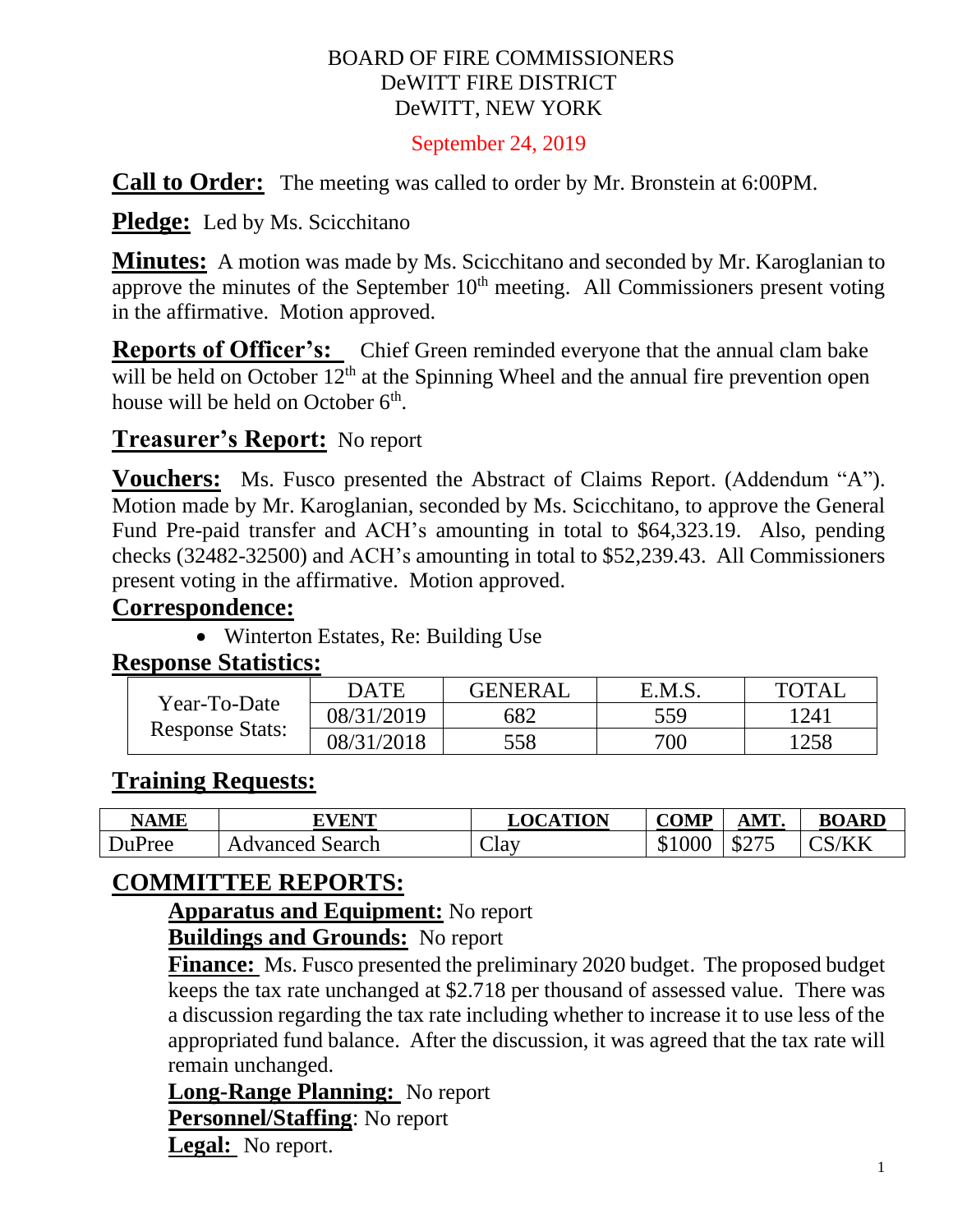# **OLD BUSINESS:**

## **HVAC System Assessment:**

Chief Green reported that representatives from C&S Engineers were in on September 24<sup>th</sup> to review building plans and other related documents. He asked them to focus on the apparatus floor radiant heat as with winter approaching, this is the most urgent repair.

# **NEW BUSINESS:**

## **Building Use:**

A motion was made by Ms. Scicchitano, seconded by Mr. Karoglanian, to approve a building use request from the Winterton Estates Association to use the large conference room on October 28, 2019 from 6:30PM-9:00PM, with no deposit required. All Commissioners present voted in the affirmative. Motion approved.

## **Audited Financials:**

Mr. Schultz reported that the audited financial statements were sent out prior to the meeting and no deficiencies were noted. A motion was made by Mr. Karoglanian and seconded by Ms. Scicchitano to accept the audit report. All Commissioners present voting affirmative. Motion approved.

## **EZ-IO Needles and Equipment**

Chief Green presented a purchase order for Tele Flex as a sole source provider of needles and equipment required under EMS protocol. A motion was made by Mr. Karoglanian and seconded by Ms. Scicchitano to authorize the purchase in the amount of \$1,750. All Commissioners present voting affirmative. Motion approved.

## **Part Time Caretaker:**

Mr. Schultz reviewed that Part-time Caretaker Ristau was doing a great job and we could not get this type of work from a professional painter for \$15.00 per hour. Mr. Schultz made a motion to increase Mr. Ristau's compensation to \$20.00 per hour. The motion was seconded by Ms. Scicchitano All Commissioners present voting affirmative. Motion approved.

#### **Smoke Machine**

Chief Green presented a PO for LION for the purchase of a new smoke machine. This machine will be shared with the East Syracuse Fire Department, Minoa Fire Department and Fayetteville Fire Department with each department contributing 25% of the purchase price. A motion was made by Mr. Karoglanian an seconded by Ms. Scicchitano to purchase a SG400 Smoke Generator, smoke liquid, transport case and cleaning solution from LION at a cost of \$3,794 to be shared equally by the departments mentioned above. All Commissioners present voting affirmative. Motion approved.